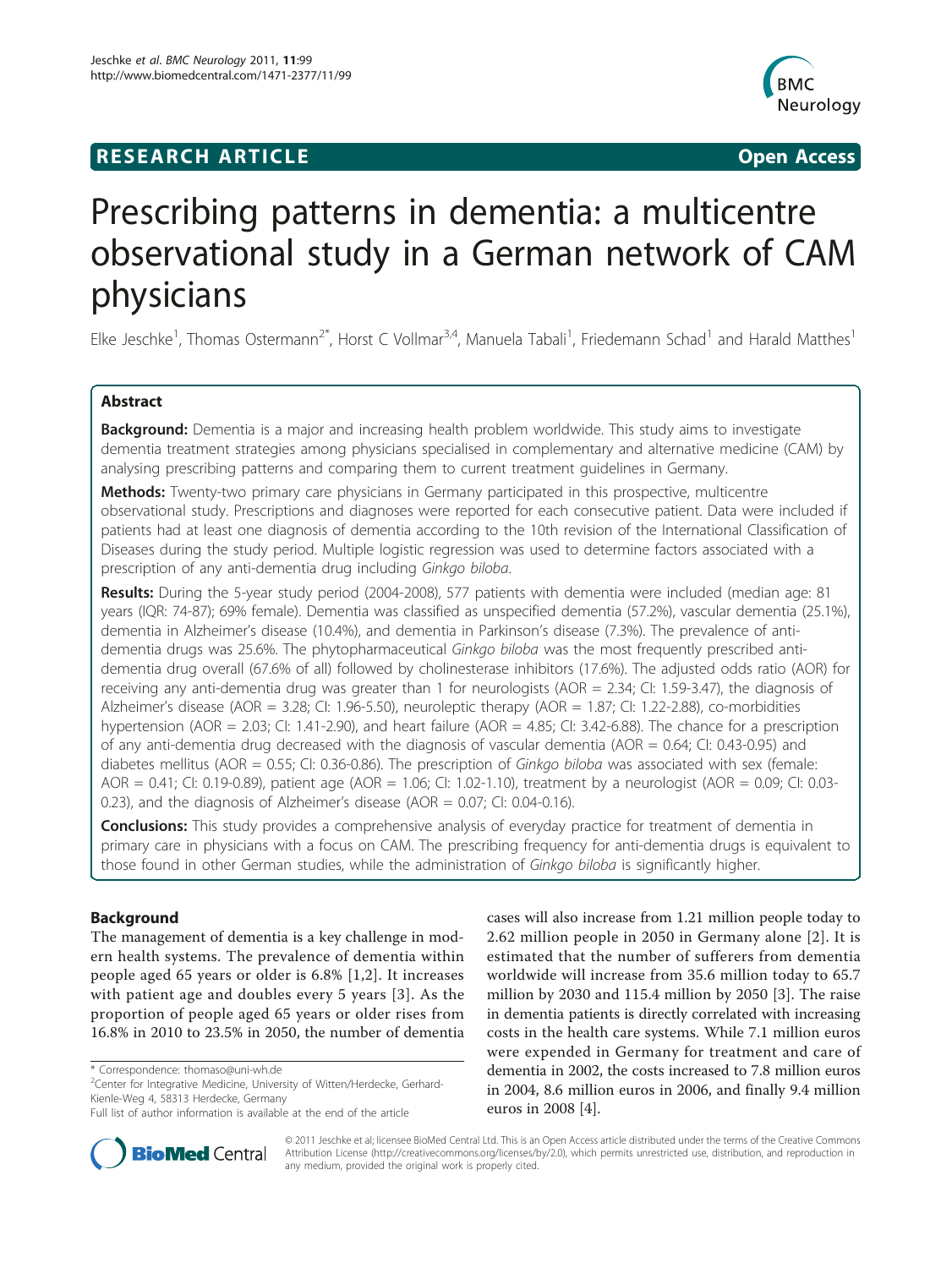Alzheimer's disease and vascular dementia are the two most common types of age-related dementia. Alzheimer's disease accounts for more than 65% of dementia in the elderly [[1\]](#page-9-0). At present no curative treatment is available. Interventions focus on slowing the course of the disease. Compared with placebo, pharmacological treatment with cholinesterase inhibitors and memantine has shown improvements in outcomes such as cognition and global functioning in Alzheimer's disease [[5,6\]](#page-9-0). However, the clinical relevance of these treatment effects seems marginal [\[7,8](#page-9-0)].

Some studies have indicated that complementary and alternative medicine (CAM) from the areas of phytotherapy, traditional Chinese medicine, or homoeopathy has potential in the treatment of dementia [[9-11](#page-9-0)]. In particular the phytopharmaceutical Ginkgo biloba is traditionally used quite frequently [[12,13](#page-9-0)]. In Germany, in contrast to some other countries, Ginkgo biloba is available as prescription drug for the therapy of mild to moderate dementia. Although there is acceptable physiological compatibility and sufficiently proven safety, there is still an unclear picture of evidence [\[14,15](#page-9-0)]. According to the meta-analysis of Weinmann et al. the change of scores for cognition were in favour of Ginkgo biloba compared to placebo, but they did not show a statistically significant difference from placebo for activities in daily living [[16\]](#page-9-0). The German Institute for Quality and Efficiency in Health Care (IQWIG) found only a small benefit for the 240 mg preparation and criticised the heterogeneity of the study results [[17](#page-9-0)]. In fact, Ginkgo biloba is not yet included in evidence-based dementia guidelines published in Germany.

The development, dissemination, and implementation of these dementia guidelines are a key strategy for improving the care of persons with dementia. In Germany one guideline from the German Society of General Physicians (DEGAM) with a focus on family medicine was published in 2008 while another one from the German Society of Neurology and German Society of Gerontopsychiatry (DGN and DGPPN) mainly for specialists was finalised in 2009 [\[18](#page-9-0),[19](#page-9-0)]. Unfortunately both guidelines reveal different recommendations for the treatment of dementia, which might be due to the abovementioned inconsistent appraisal of clinical relevance from study results. The DEGAM guideline is much more cautious in the recommendation of cholinesterase inhibitors than the guideline of the DGN/DGPPN, and while memantine is recommended for Alzheimer's disease in the guideline of the DGN/DGPPN, the DEGAM only recommends it as an individual approach for therapy [[20](#page-9-0)].

In therapy for vascular dementia, recommended therapies focus on the treatment of cardio-vascular risk factors, e.g. the prevention of prospective strokes. The treatment of vascular dementia with anti-dementia drugs, until now, did not produce a reliable portfolio of evidence and thus the DEGAM does not give any recommendations where the DGN/DGPPN allows for a selective therapeutic attempt in single cases. However, with respect to the high amount of elderly patients, guidelines mainly discuss the problems occurring with age-related co-morbidity and poly-pharmacy.

Apart from two concurrent German guidelines, an additional barrier to guideline adherence is the difficulty faced by physicians in reconciling patient preferences with guideline recommendations [\[21\]](#page-9-0). According to studies in a variety of primary care settings, patient expectations and preferences can influence the health care provided to them [[22](#page-9-0)-[24\]](#page-9-0). This issue may be particularly salient in the setting of CAM, as patients seeking treatment from physicians specialised in this field are likely to expect to receive some form of alternative therapy. Furthermore, one should not underestimate the impact of the physician's conviction on the prescription practice. In a survey of German GPs, ginkgo preparations for dementia were voted to be equally as effective as cholinesterase inhibitors and memantine [[25](#page-9-0)].

The present study thus aims (a) to analyse prescribing patterns among primary care physicians specialised in CAM, b) to investigate conformity and variations in prescriptions according to the German dementia guidelines (DEGAM and DGN/DGNPP), c) to identify different treatment strategies in GPs and neurologists and d) provide information of co-morbidities of patients with dementia visiting primary health care physicians specialised in CAM.

## Methods

In total, 22 primary care physicians in Germany participated in this prospective, multicentre observational study. All of them were members of the EvaMed Network, which aims to evaluate CAM remedies in usual care with regard to prescribing patterns, efficacy, and safety [[26](#page-9-0)-[28\]](#page-9-0). Physicians were recruited through the German National Association of Anthroposophic Physicians (Gesellschaft Anthroposophischer Ärzte in Deutschland; GAÄD). A total of 362 physicians were contacted and informed about the EvaMed Network by standard mail and, in the event of non-response, 4 weeks later by telephone. For a physician to be eligible to participate in the study, his or her medical practice had to meet a number of technical requirements, including the presence of a special computerised patient documentation system (DocExpert, DocConcept, TurboMed, Duria, PDE-Top, Medistar), a local area network (LAN) connection, and Microsoft Windows and Internet Explorer (i.e. as client software). A total of 38 physicians (10.5%) fulfilled the technical requirements, gave informed consent, and agreed to participate in the EvaMed Network. Of these physicians, 16 specialised in paediatrics,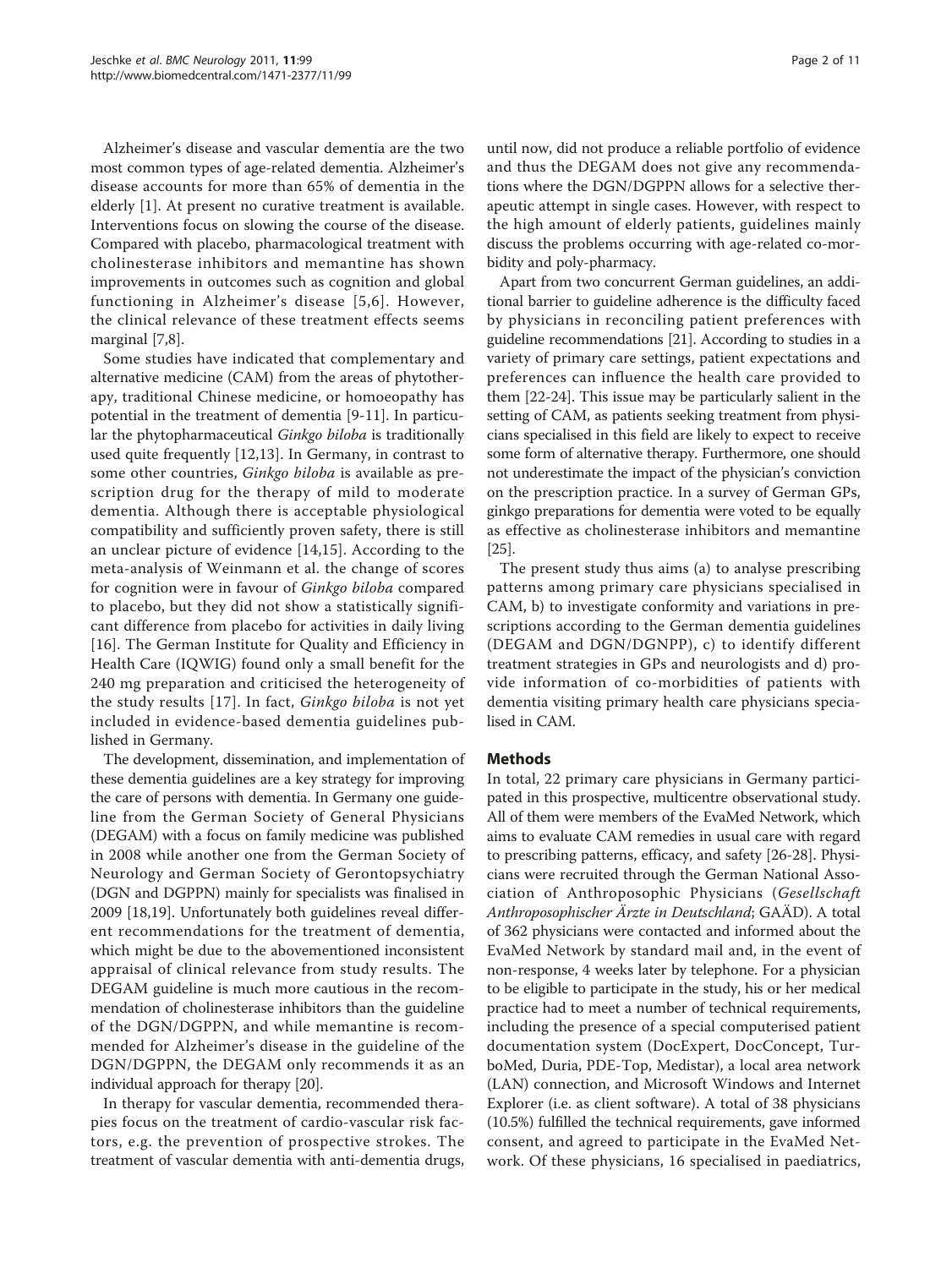<span id="page-2-0"></span>dermatology, and gynaecology and were excluded from the study. Each of the remaining 22 physicians had practised for at least 5 years in addition to completing training in anthroposophic medicine.

The present study is based on secondary data provided by physicians for health insurance accounting. As such, the recommendations for good practice in secondary data analysis (e.g. anonymisation of data on prescriptions and diagnoses) developed by the German Working Group on the Collection and Use of Secondary Data [[29](#page-9-0)] were applied in full.

Data were included if patients had at least one diagnosis of dementia according to the 10th revision of the International Classification of Diseases (ICD10: F00-F03) during the 5-year study period (01.01.2004-01.01.2009). Data were excluded if the diagnosis dementia was only a suspected diagnosis and not confirmed during the study period and if a cross-validation of the ICD10 code and text of diagnosis indicated an incorrect coding. Figure 1 shows the flow chart of the inclusion process.

During the study, physicians continued to follow their routine documentation procedures, recording diagnoses and all prescriptions for each consecutive patient using their existing, computerised patient documentation system. These data were exported to the QuaDoSta postgreSQL database hosted in each practice [[30\]](#page-9-0). Physicians used a browser-based interface to match individual diagnoses with the corresponding drugs or remedies that had been prescribed. Prescribed drugs were documented using the German National Drug Code. Diagnoses were coded according to the 10th revision of the International Classification of Diseases (ICD-10).

Dementia was classified as 'Dementia in Alzheimer's disease', 'Vascular dementia', 'Dementia in Parkinson's disease', and 'Unspecified dementia'. Co-morbidities were classified as hypertension, depression, heart failure, chronic



ischemic heart disease, cardiac arrhythmias, diabetes mellitus, dyslipidemia, atherosclerosis, other cerebrovascular diseases, pressure ulcer, stroke, cerebral infarction, arthropathies, and dorsopathies. Multi-morbidity was considered if a patient had at least 2 co-morbidities.

Study investigators identified all drugs and remedies prescribed for dementia. Each substance was classified using the Anatomical Therapeutic Chemical Index (ATC) and anti-dementia drugs were clustered into cholinesterase inhibitors (i.e. donepezil, rivastigmine, galantamine), memantine, Ginkgo biloba, and older anti-dementia drugs (e.g. piracetam, nimodipine, and selegiline). Other medication was classified as antidepressants, anitpsychotics, benzodiazepine, anti-Parkinson drugs, antiepileptics, and sedatives.

Statistical analysis was performed with SPSS 18.0 for Windows. Descriptive analysis was used to determine prescription rates. Means and standard deviations (SD) were calculated for continuous, normal data. In cases where data were not normally distributed, medians and interquartile ranges (IQR) were reported. Subgroup analyses of prescribing rates were performed for patient age (under 60 years, 60-69 years, 70-79 years, 80-89 years, 90-99 years, 100 years and older), gender, and co-morbidities. The two-tailed Chi square test was used to analyse differences in prescription rates. A P value of less than 0.05 was regarded as indicating a statistically significant difference.

Adjusted odds ratios (AOR) and 95% confidence intervals (CI) were calculated using multiple logistic regressions to determine factors associated with a) a prescription of any anti-dementia drug and b) a prescription of Ginkgo biloba versus cholinesterase inhibitors and/or memantine. Age, sex, physician specialization (neurologist vs. GP), year of prescription, type of consultation (first vs. follow up), type of dementia, multi-morbidity, co-morbidities, neuroleptic, and antidepressant therapy were included as independent variables. Patient age was introduced in the model as a continuous variable. For the "best-fitting" logistic regression model, we employed the stepwise Akaike Information Criterion (AIC).

# Results

## **Physicians**

Of the 22 physicians, 17 were GPs (77%) and 5 were specialist GPs (23%). The participating physicians did not differ significantly from the overall population of physicians certified in anthroposophy in Germany (n = 362) in terms of age (mean =  $49.4$ ; SD = 6.3 years vs. mean = 47.5; SD = 6.1 years;  $P = 0.709$ ) or gender  $(60.0\% \text{ vs. } 62.2\% \text{ men}; P = 0.917)$ , and were only slightly younger and consisted of a similar percentage of women compared to all office-based physicians in Germany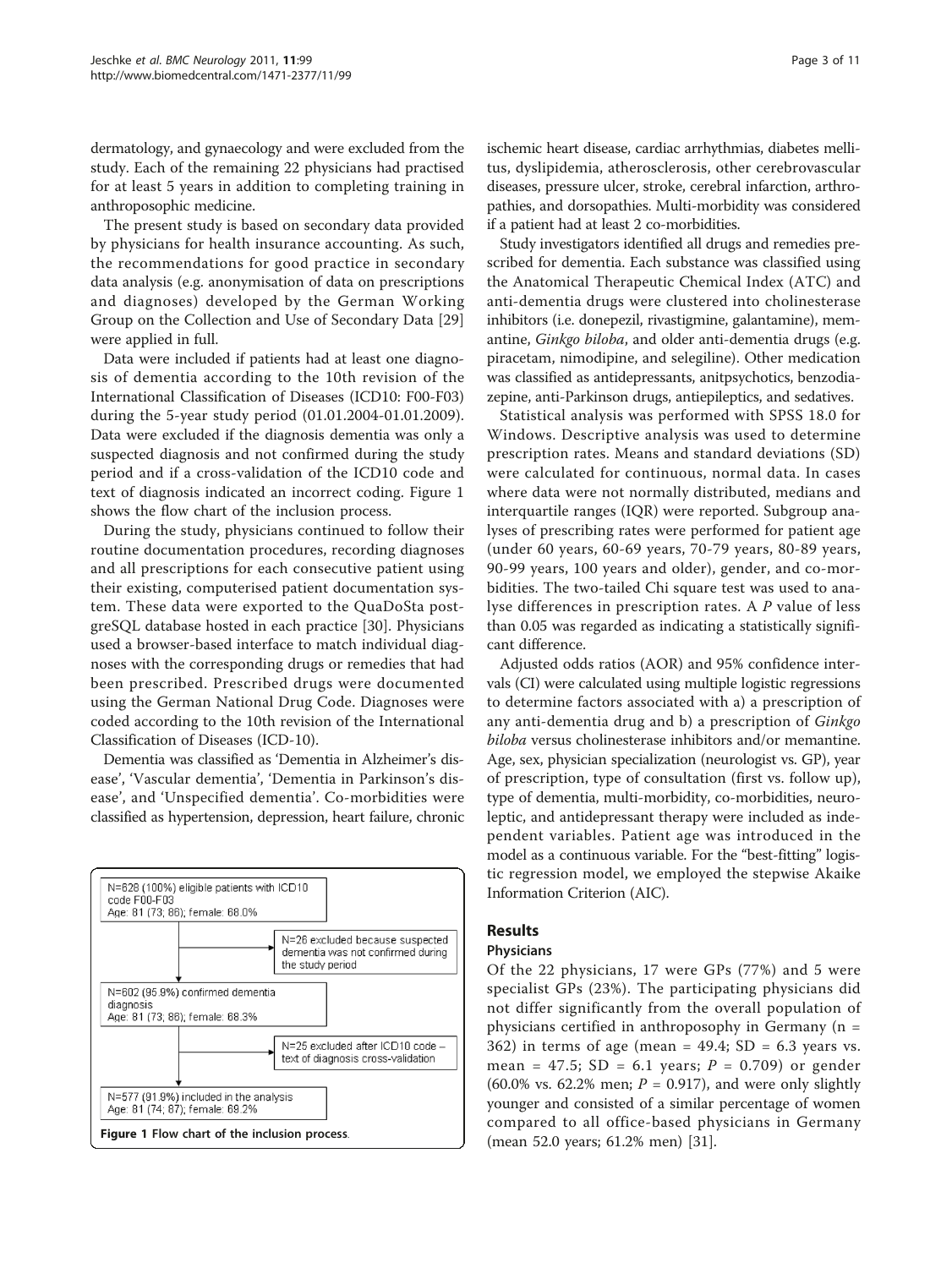#### Study population

During the 5-year study period, a total of 577 patients with dementia were included. The inclusion process is shown in Figure [1.](#page-2-0) 374 patients (64.8% of all patients) were treated by a GP and the remaining 203 patients were treated by a neurologist. 69.2% of the patients were female. The median age of the patients was 81 years (IQR: 74, 87). Altogether, 4.9% of the patients were under 60 years (n = 28), 10.1% were 60-69 years (n = 58), 27.2% were 70-79 years (n = 157), 41.4% were 80- 89 years (n = 239), 16.1% were 90-99 years (n = 93), and 0.3% were 100 years or older  $(n = 2)$ . Dementia was classified as unspecified dementia (57.2%), vascular dementia (25.1%), dementia in Alzheimer's disease (10.4%), and dementia in Parkinson's disease (7.3%). Table 1 shows the sample of patients according to age, sex, and type of dementia.

In total, 76.4% of all patients  $(n = 441)$  had two or more co-morbidities and were therefore classified as multi-morbid. The most frequent co-morbidities were hypertensive diseases (43.5% of all patients), other forms of heart disease (38.8%), dorsopathies (30.3%), arthropathies (29.8%), mood [affective] disorders (27.7%), and ischemic heart diseases (23.1%). Table [2](#page-4-0) provides a detailed overview of the most frequent co-morbidities of the participating patients according to type of dementia.

#### Anti-dementia drug therapy

In total,  $25.6\%$  of all patients ( $n = 148$ ) were prescribed anti-dementia drugs (i.e. cholinesterase inhibitors, memantine, or Ginkgo biloba). Table [3](#page-5-0) gives a detailed overview of the included patients according to anti-dementia drugs and type of dementia. Most of the patients received Ginkgo biloba (n = 99). 11.3% of all patients (n = 65) received an anti-dementia drug therapy with cholinesterase inhibitors or memantine. Cholinesterase inhibitors were prescribed for 40 patients. Donepezil was the most frequently prescribed cholinesterase inhibitor ( $n = 29$ ), followed by galantamine ( $n = 10$ ) and rivastigmine ( $n = 8$ ). In total, 32 patients were prescribed memantine. Thirty patients were prescribed 2 or 3 different anti-dementia drugs, mostly in combination with Ginkgo biloba (memantine

56.7% of patients with dementia with Alzheimer's disease received anti-dementia drugs, whereas less than 25% of patients with other dementia types were prescribed anti-dementia drugs (Table [3](#page-5-0)). Donepezil and memantine were prescribed mostly for patients with dementia with Alzheimer's disease. The phytotherapeutical Ginkgo biloba was prescribed for patients with dementia with Alzheimer's disease, vascular dementia, and unspecified dementia in equal shares (16% - 20%). Patients with vascular dementia were prescribed Ginkgo biloba (15.9% Ginkgo biloba vs. 2.0% of any other anti-dementia drug) nearly exclusively.

In total, 448 prescriptions of anti-dementia drugs for the 148 patients who received at least one of these drugs were reported. The phytopharmaceutical Ginkgo biloba was the most frequently prescribed anti-dementia drug overall (67.6% of all anti-dementia drugs).

#### Prescriptions for dementia-related co-morbidities

The most frequent medication prescribed to patients for dementia-relevant co-morbidities were antidepressants (20% of all patients), antipsychotics (15%; thereof risperidone 7%, butyrophenone 7%), and benzodiazepine (10%). Table [4](#page-5-0) provides a detailed overview of these medications according to type of dementia. In total, 18 patients received the antidepressant CAM remedy Hypericum perforatum (14.6% of all patients with antidepressants). The antipsychotic risperidone was prescribed for 7 patients with dementia with Alzheimer's disease, 7 patients with vascular dementia, 2 patients with dementia with Parkinsons's disease, and 24 patients with unspecified dementia. Of the 40 patients being prescribed cholinesterase inhibitors, only one received additional anticholinergic agents during the study period.

There were significant differences in the proportion of patients treated with an antidepressant (GP: 17.6%; neurologist: 28.1%;  $P = 0.003$ ) and benzodiazepine (GP: 11.4%;

Table 1 Patients according to age, sex, and type of dementia

| <b>Dementia</b>                 | <b>Patients</b> | Age [years]     |      | Sex $[%]$ |
|---------------------------------|-----------------|-----------------|------|-----------|
|                                 |                 |                 | Male | Female    |
|                                 | N               | Median (IQR)    | $\%$ | $\%$      |
| Dementia in Alzheimer's disease | 60              | 79 (74.0; 85.0) | 35.0 | 65.0      |
| Vascular dementia               | 145             | 77 (69.5; 83.5) | 33.1 | 66.9      |
| Dementia in Parkinson's disease | 42              | 79 (74.5; 84.3) | 38.1 | 61.9      |
| Unspecified dementia            | 330             | 83 (76.5; 88.0) | 28.1 | 71.8      |
| <b>Total</b>                    | 577             | 81 (74.0, 87.0) | 30.8 | 69.2      |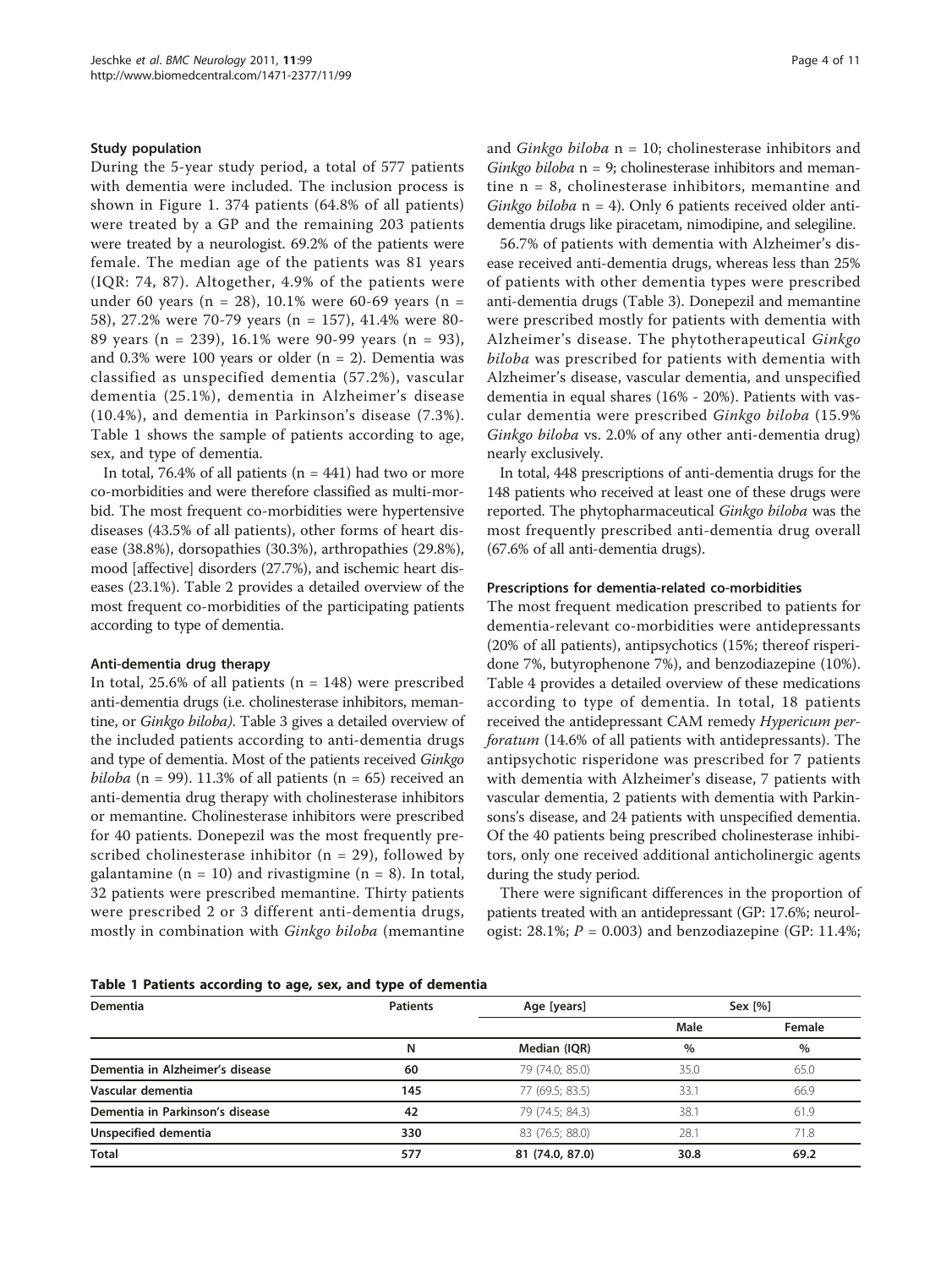<span id="page-4-0"></span>

| Dementia                                                                                                                                                                                                          | Patients       |                             |                       |                  |                                       |                         | Co-morbidities    |                        |                      |                                    |                                                          |                   |
|-------------------------------------------------------------------------------------------------------------------------------------------------------------------------------------------------------------------|----------------|-----------------------------|-----------------------|------------------|---------------------------------------|-------------------------|-------------------|------------------------|----------------------|------------------------------------|----------------------------------------------------------|-------------------|
|                                                                                                                                                                                                                   |                | Hyper-<br>tension           | Depression            | failure<br>Heart | ischaemic heart<br>Chronic<br>disease | Diabetes<br>mellitus    | lipidemia<br>Dys- | arrhythmias<br>Cardiac | sclerosis<br>Athero- | nfarction<br>Stroke or<br>cerebral | cerebrovascular<br>diseases <sup>2</sup><br><b>Other</b> | Pressure<br>ulcer |
|                                                                                                                                                                                                                   |                | [n(96)]                     | [n (%)]               | [n (%)]          | [n(96)]                               | [n(96)]                 | [n(96)]           | [n (96)]               | [n(96)]              | [n (%)]                            | [n (%)]                                                  | [n (%)]           |
| Alzheimer's disease<br>Dementia in                                                                                                                                                                                | g              | 24 (40.0)                   | 20 (33.3)             | 21 (35.0)        | 15 (25.0)                             | 9(15.0)                 | 16 (26.7)         | 1(183)                 | 12(20.0)             | 8(133)                             | (183)                                                    | (15.0)            |
| Vascular dementia                                                                                                                                                                                                 | 145            |                             | 66 (45.5) 40 (27.6)   | 23 (15.9)        | 38 (26.2)                             | 30 (20.4)               | 28 (19.3)         | 25 (17.2)              | 34 (23.4)            | 29 (20.0)                          | 22 (15.2)                                                | 6 (4.1)           |
| Parkinson's disease<br>Dementia in                                                                                                                                                                                | $\overline{4}$ |                             | $14(33.3)$ $17(40.5)$ | 13 (31.0)        | 4 (9.5)                               | 8 (19.0)                | 5(11.9)           | 6(143)                 | 6(14.3)              | 11(26.2)                           | 7(16.7)                                                  | (19.0)            |
| Unspecified dementia                                                                                                                                                                                              |                | 330 $144(43.6)$ 80 $(24.2)$ |                       | 96 (29.1)        | 56 (17.0)                             | 56 (17.0)               | 49 (14.8)         | 52 (15.8)              | 36 (10.9)            | 39 (11.8)                          | 35 (10.6)                                                | 30 (9.1)          |
| Total                                                                                                                                                                                                             | 577            | (43.0)<br>248               | 157(27.2)             | (26.5)<br>153    | 113 (19.6)                            | $103(17.9)$ 98 $(17.0)$ |                   | 94 (16.3)              | 88 (15.3)            | 87 (15.1)                          | 75 (13.0)                                                | 53 (9.2)          |
| Double entries possible, sorted by descending frequency; ' including cerebral aneurysm (nonruptured, cerebral atherosclerosis, hypertensive encephalopathy, nonpyogenic thrombosis of intracranial venous system, |                |                             |                       |                  |                                       |                         |                   |                        |                      |                                    |                                                          |                   |

| ֧֪֪֚֚֝֝֟֝֟֝֟֝֟֟֟֝֟֝֟֝֟֝֟֝֟֝֟֝֟֝֟֝֟֝֟֝֟֝<br>֧֖֖֧֧֧֧֪֪֖֧֪֪֪֪֪֪֪֪֪֪֪֪֪֪֪֪֪֪֪֪֪֪֪֪֪֪֪֪֪֪֪֚֚֚֚֚֚֚֚֚֚֚֚֚֚֚֚֚֚֝֝֓֝֟֓֝֬֝֟֝֟ |
|---------------------------------------------------------------------------------------------------------------------|
| ֖֖֖֖֖֖֚֚֚֚֚֚֚֚֚֚֚֚֚֚֡֬<br>֧֩֩֩֩                                                                                     |
|                                                                                                                     |
|                                                                                                                     |
|                                                                                                                     |
|                                                                                                                     |
|                                                                                                                     |
|                                                                                                                     |
|                                                                                                                     |
| $\vdots$                                                                                                            |
| ֠                                                                                                                   |
|                                                                                                                     |
|                                                                                                                     |
|                                                                                                                     |
|                                                                                                                     |
|                                                                                                                     |
|                                                                                                                     |
|                                                                                                                     |
|                                                                                                                     |
|                                                                                                                     |
|                                                                                                                     |
| ֖֖֖֖֖֖֖֖֖֧֖֧֧֧֖֧֚֚֚֚֚֚֚֚֚֚֚֚֚֚֚֚֚֚֚֚֚֚֚֚֚֚֚֚֚֚֬֝֓֞֝֓֞֝֬֝֬֝֬                                                         |
| ֧ׅׅ֧ׅ֧ׅ֧֧ׅ֧֧ׅ֧ׅ֧ׅ֧֧ׅ֧֪ׅ֧֪֪֧֪֪֪֪֪֪֪֪֪֪֪֪֪֪֪ׅ֚֚֚֚֚֚֚֚֚֚֚֚֚֚֚֚֚֚֚֚֚֚֚֚֚֚֚֚֚֚֚֬֡֓֡֓֝֜֓֝֬֜֓֝֬֜֜֝֬֜                       |
|                                                                                                                     |
|                                                                                                                     |
|                                                                                                                     |
|                                                                                                                     |
|                                                                                                                     |
|                                                                                                                     |
|                                                                                                                     |
|                                                                                                                     |
|                                                                                                                     |
|                                                                                                                     |
|                                                                                                                     |
| l                                                                                                                   |

투<br>무  $\tilde{\zeta}$  $\frac{1}{2}$ ś ម្ភ<br>ច្ច Double entries possible, sorted by descending in<br>and cerebral arteritis, not elsewhere classified and cerebral arteritis, not elsewhere classified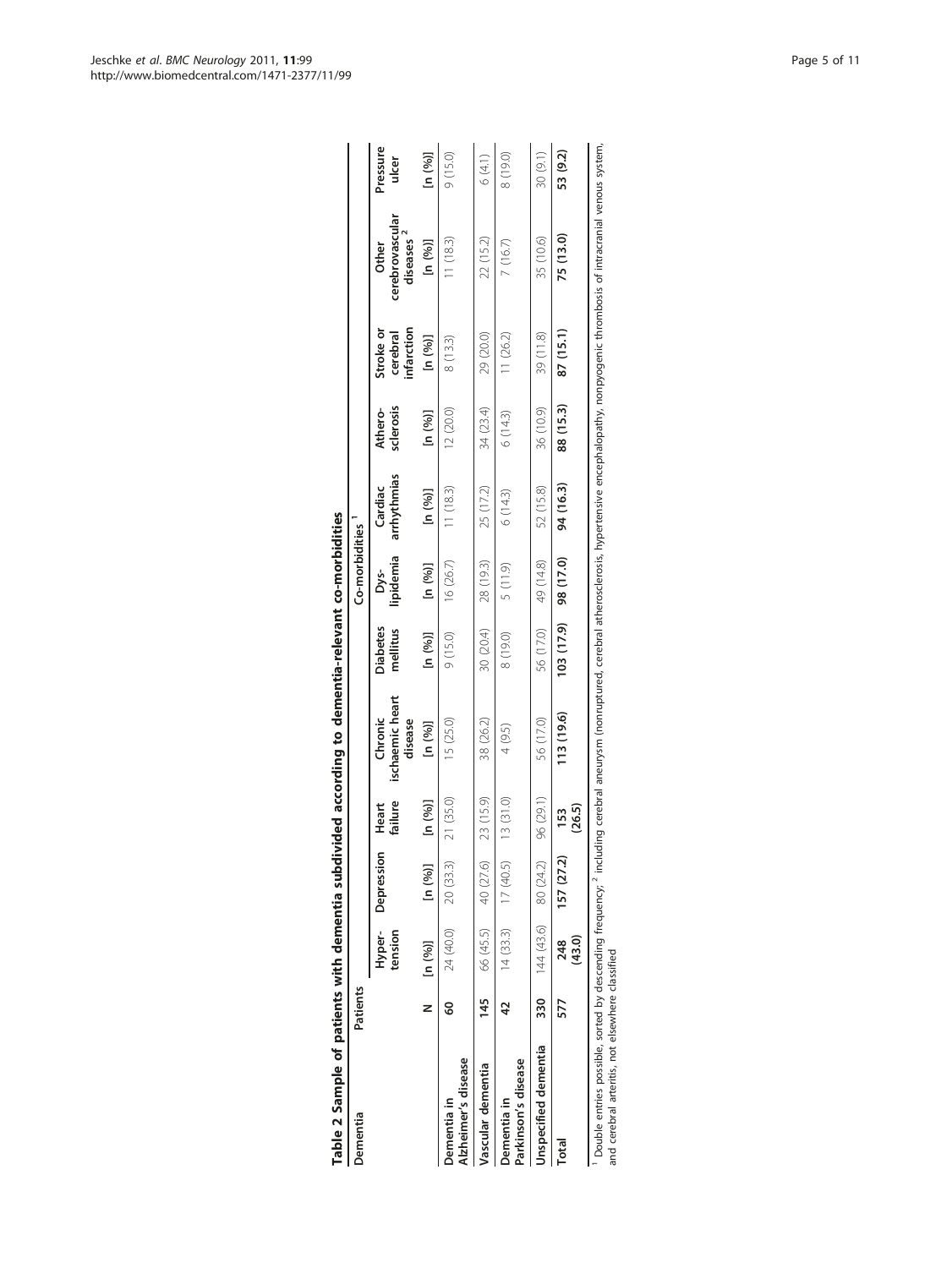| Dementia                        | <b>Patients</b> |            |           | Anti-dementia drugs       |             |                  |                  |
|---------------------------------|-----------------|------------|-----------|---------------------------|-------------|------------------|------------------|
|                                 |                 | Total      |           | Cholinesterase inhibitors |             | <b>Memantine</b> | Ginkgo<br>biloba |
|                                 |                 |            | Donepezil | Rivastigmine              | Galantamine |                  |                  |
|                                 | N               | [n (%)]    | [n (%)]   | [n (%)]                   | [n (%)]     | [n (%)]          | [n (%)]          |
| Dementia in Alzheimer's disease | 60              | 34 (56.7)  | 13 (21.7) | 3(5.0)                    | 7(11.7)     | 15(25.0)         | 12 (20.0)        |
| Vascular dementia               | 145             | 26 (17.9)  | (0.7)     |                           | 1(0.7)      | (0.7)            | 23 (15.9)        |
| Dementia in Parkinson's disease | 42              | 8 (19.0)   | (2.4)     | 1(2.4)                    | 1(2.4)      | 2(4.8)           | 5(11.9)          |
| Unspecified dementia            | 330             | 80 (24.2)  | 14 (4.2)  | 4(1.2)                    | 1(0.3)      | 14(4.2)          | 59 (17.9)        |
| <b>Total</b>                    | 577             | 148 (25.6) | 29(5.0)   | 8(1.4)                    | 10(1.7)     | 32(5.5)          | 99 (17.2)        |

<span id="page-5-0"></span>Table 3 Sample of patients with dementia subdivided according to anti-dementia drugs

<sup>1</sup> Double entries possible.

neurologist: 6.4%;  $P = 0.039$ ) according to physician's specialisation. No difference was found for the treatment with antipsychotics (GP: 15.8%; neurologist: 14.3%;  $P = 0.635$ ).

#### Factors related to any anti-dementia drug therapy

Table [5](#page-6-0) shows the adjusted odds ratio (AOR) for factors associated with the prescription of any anti-dementia drug. The AOR for receiving any anti-dementia drug was greater than 1 for the neurologists (AOR = 2.34; CI: 1.59-3.47), the diagnosis of Alzheimer's disease (AOR = 3.28; CI: 1.96-5.50), hypertension (AOR = 2.03; CI: 1.41- 2.90), heart failure (AOR = 4.85; CI: 3.42-6.88), and neuroleptic therapy ( $AOR = 1.87$ ; CI: 1.22-2.88). The odds for a prescription of any anti-dementia drug decreased with the diagnosis of vascular dementia ( $AOR = 0.64$ ; CI: 0.43-0.95) and diabetes mellitus ( $AOR = 0.55$ ; CI: 0.36-0.86). Patient age, sex, consultation type (first vs. follow up), multi-morbidity, and the year of prescription had no influence.

#### Factors related to the prescription of Ginkgo biloba

The prescription of Ginkgo biloba was associated with sex, patient age, physician's specialisation, and the type of dementia (Table [5\)](#page-6-0). Older patients (AOR = 1.06; CI:

1.02-1.10) were more likely to receive Ginkgo biloba. Female sex  $(AOR = 0.41; CI: 0.19-0.89)$ , treatment by a neurologist ( $AOR = 0.09$ ; CI: 0.03-0.23), and the diagnosis of Alzheimer's disease (AOR =  $0.07$ ; CI: 0.04-0.16) rapidly reduced the odds of being prescribed Ginkgo biloba, whereas co-morbidity, co-medication, consultation type, and the year of prescription had no influence.

#### **Discussion**

In this paper we present the results of a secondary data analysis of electronic health record data from the EvaMed Network, a German network of CAM-oriented physicians. Overall, 25.6% of the patients with dementia were prescribed anti-dementia drugs.

The prescription of any anti-dementia drug was positively associated with physicians specialising in neurology, the diagnosis of Alzheimer's disease, neuroleptic therapy, co-morbidities hypertension, and heart failure. The odds for a prescription of any anti-dementia drug decreased with the diagnosis of vascular dementia and diabetes mellitus.

In coherence with their orientation, the phytopharmaceutical Ginkgo biloba was the most frequently prescribed anti-dementia drug overall (67.6% of all anti-dementia

Table 4 Sample of patients with dementia subdivided according to medication prescribed for dementia relevant comorbidities

| Dementia                           | <b>Patients</b> | Medication <sup>1</sup> |           |          |                                                    |                |                  |
|------------------------------------|-----------------|-------------------------|-----------|----------|----------------------------------------------------|----------------|------------------|
|                                    |                 | Antidepressants         |           |          | Antipsychotics Benzodiazepine Anti-Parkinson drugs | Antiepileptics | <b>Sedatives</b> |
|                                    | N               | [n (%)]                 | [n (%)]   | [n (%)]  | [n (%)]                                            | [n (%)]        | [n (%)]          |
| Dementia in Alzheimer's<br>disease | 60              | 20(33.3)                | 22(36.7)  | 9(15.0)  | 7(11.7)                                            | 7(11.7)        | 7(11.7)          |
| Vascular dementia                  | 145             | 15(10.3)                | 12(8.3)   | 13(9.0)  | 4(2.8)                                             | 4(2.8)         | 8(5.5)           |
| Dementia in Parkinson's<br>disease | 42              | 13 (31.0)               | 1 (26.2)  | 3(7.1)   | 28 (66.7)                                          | 28 (66.7)      | 3(7.1)           |
| Unspecified dementia               | 330             | 75 (22.7)               | 43 (13.0) | 32(9.7)  | 6(1.8)                                             | 6(1.8)         | 27(8.2)          |
| <b>Total</b>                       | 577             | 123 (20.2)              | 88 (15.3) | 57 (9.9) | 45 (7.8)                                           | 45 (7.8)       | 45 (7.8)         |

<sup>1</sup> Double entries possible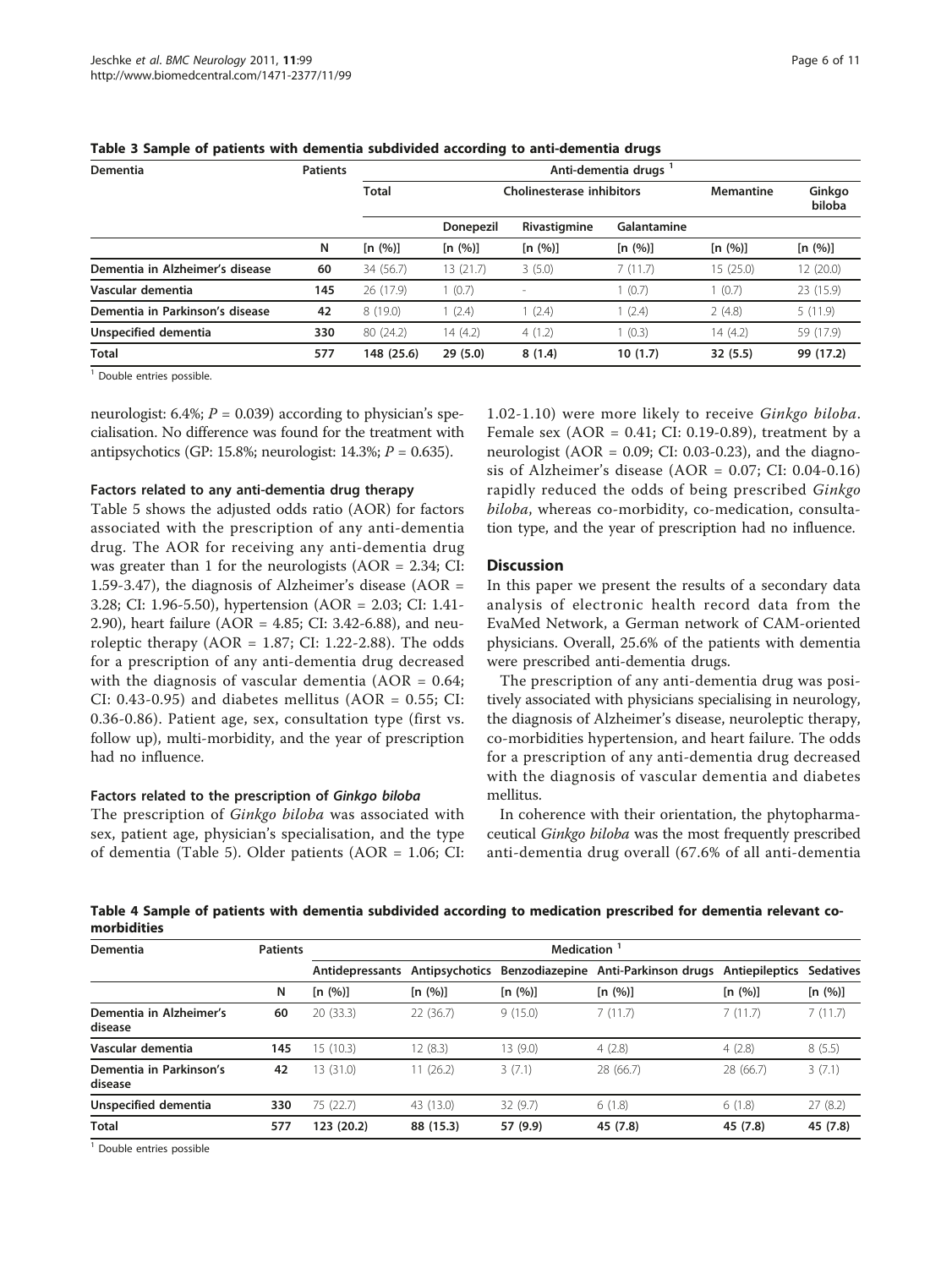<span id="page-6-0"></span>Table 5 Factors associated with any anti-dementia drug and Ginkgo biloba

| <b>Factor</b>                   | Adjusted OR (95% CI)      |                           |
|---------------------------------|---------------------------|---------------------------|
|                                 | Any anti-dementia drug    | Ginkgo biloba             |
| Sex                             |                           |                           |
| Male                            |                           |                           |
| Female                          | 1.040 (0.748-1.448)       | $0.406*$ (0.186-0.887)    |
| Age [years]                     | 0.988 (0.972-1.005)       | 1.058* (1.018-1.100)      |
| Physician specialisation        |                           |                           |
| GP                              |                           |                           |
| Neurology                       | 2.296* (1.557-3.384)      | $0.089*$ (0.034-0.232)    |
| Type of dementia                |                           |                           |
| Unspecified dementia            |                           |                           |
| Dementia in Alzheimer's disease | 3.279* (1.959-5.496)      | $0.074*$ (0.035-0.156)    |
| Vascular dementia               | $0.641*$ (0.433-0.948)    | 2.344 (0.701-7.837)       |
| Dementia in Parkinson's disease | 0.856 (0.491-1.493)       | 1.003 (0.315-3.196)       |
| Multi-morbidity                 |                           |                           |
| No                              |                           |                           |
| Yes                             | 0.777 (0.497-1.214)       | 0.779 (0.403-1.504)       |
| Hypertension                    | 2.025* (1.413-2.901)      | $0.760$ $(0.334 - 1.732)$ |
| Heart failure                   | 4.850* (3.419-6.880)      | 1.570 (0.684-3.603)       |
| Chronic ischemic heart disease  | $0.822$ $(0.544 - 1.243)$ | $0.751$ $(0.305 - 1.854)$ |
| Diabetes mellitus               | $0.553*$ (0.358-0.855)    | 2.549 (0.729-8.912)       |
| Neuroleptic therapy             | 1.871* (1.217-2.876)      | $0.849$ $(0.393 - 1.833)$ |
| Antidepressant therapy          | $0.961$ $(0.649 - 1.422)$ | 1.410 (0.655-3.038)       |

\* AOR significantly different from 1.

drugs) even though it has not been recommended in German dementia guidelines, while conventional antidementia drugs, such as cholinesterase inhibitors and memantine, ranged far behind. The prescription of Ginkgo biloba was positively associated with patient age, whereas the chance for the prescription of Ginkgo biloba was smaller than 1 for women, treatment by a neurologist, and the diagnosis of Alzheimer's disease.

#### Study population

The median age of our study population was 81 years. Compared to the recently published study of Olsson et al. [[32](#page-9-0)] conducted in nursing homes and special care units, our patient population was slightly younger due to the outpatient-character of this study but comparable with data from German health insurance provided by Koller et al. [[33\]](#page-9-0). 69% of our patients were female, which is similar to the proportion of women in dementia patients in Germany (70% female) [\[34](#page-9-0)]. Considering the high age of our population the frequent number of co-morbidities is not surprising. Hypertension, congestive heart failure, and ischemic heart diseases are particularly common in this age and are well known as primers for vascular dementia and thus their occurrence is an indicator for dementia in our population (see Table [2\)](#page-4-0).

#### Anti-dementia drug therapy

In our study almost 26% of patients received anti-dementia drug therapy. According to the current ATC classification, Ginkgo biloba is listed in the group of anti-dementia drugs together with cholinesterase inhibitors and memantine. Thus we counted Ginkgo biloba as an anti-dementia drug although the literature is not consistent in this case. This has to be taken into consideration when comparing our results with other studies.

According to Formiga et al., 80.6% of the patients in a Spanish population received cholinesterase inhibitors or/ and memantine for Alzheimer's disease [[35\]](#page-9-0). In an Italian survey from 2007, Frisoni found a prescription rate of cholinesterase inhibitors in 90% of patients with Alzheimer's disease and 35-45% with vascular dementia. Other drugs, such as Ginkgo biloba, were prescribed less frequently, except for vascular dementia (20%) [[36](#page-9-0)]. For Germany, Stoppe et al. found that only 24% of patients with Alzheimer's disease were prescribed cholinesterase inhibitors in 2004 [[37](#page-9-0)], which is comparable to our study.

Although both the results of our study and those of Stoppe et al. [[37\]](#page-9-0) might be surprising at first, it has to be taken into account that especially the DEGAM guideline recommends a cautious and responsible handling of antidementia drugs in dementia patients and thus the results are in line with both the guidelines and the experience of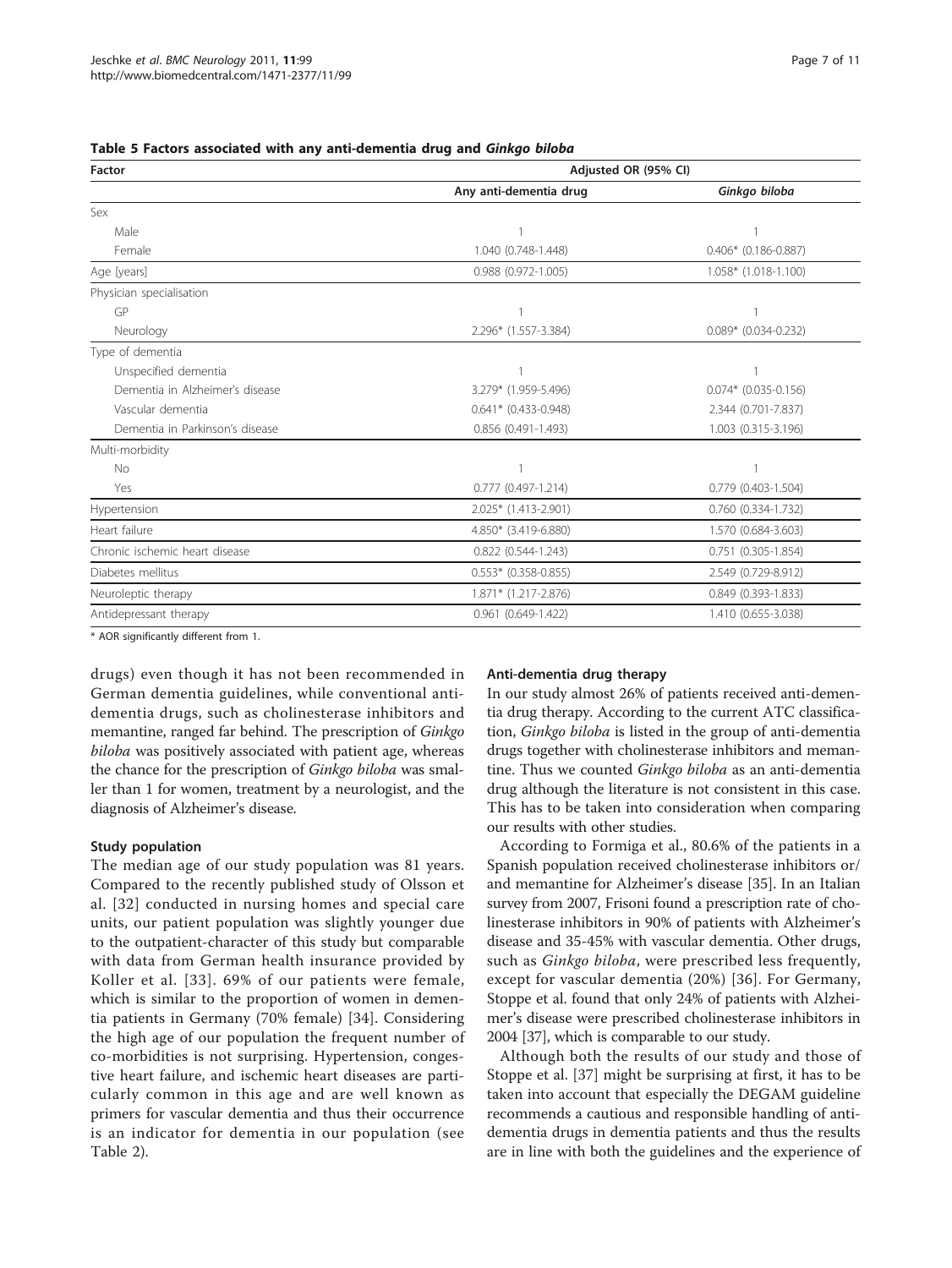the family physicians [\[25\]](#page-9-0). In Parkinson's disease, only one of 42 patients was mainly treated with rivastigmine which is recommended in the neurological guideline [\[19](#page-9-0)].

In 2006, a total of 50% of all prescribed anti-dementia drugs in Germany were cholinesterase inhibitors and memantine [\[13\]](#page-9-0). The most often prescribed anti-dementia drug in Germany was the cholinesterase inhibitor donepezil with 37% [[38\]](#page-9-0), which with a rate of 45% also plays a predominate role in our study. Traditional antidementia drugs like ergot alkaloids and piracetam, which are not recommended in the treatment guidelines, have declined in their prescribing rates over in recent years and, with only 6 patients, also play a minor role in our setting.

In our study only 8 out of 148 patients (5.4%) were prescribed both cholinesterase inhibitors and memantines during the study period. This is comparable to Hoffmann et al. who found only one anti-dementia drug in over 90% of his patients and Truter who only reported 5.3% of patients that were prescribed more than one active ingredient for Alzheimer's disease during one year (mostly donepezil or galantamine, and memantine) [[38](#page-9-0),[39\]](#page-9-0), whereas Formiga found combined therapy of cholinesterase inhibitors in 15.5% of patients [[35\]](#page-9-0). While the DEGAM guideline disapproves combination therapies due to their low level of evidence, the DGN/DGPPN guideline refers to 2 RCTs and claims that an add-on therapy might be considered [[18,19](#page-9-0)]. However, it has to be noted that in our study concomitant treatment with two drugs may also be a result of the course of therapy and might not reflect a factual combination therapy.

#### Factors related to any anti-dementia drug therapy

According to Formiga, lower Barthel Index scores predict fewer prescriptions of pharmcological therapy in Alzheimer's disease [[40\]](#page-9-0). Other factors like patient age, gender, co-morbidity, neuroleptic and antidepressant therapy, and hospital admission in the previous year show no significance after adjusting the multivariate logistic regression model.

We found that type of dementia, physician specialisation, co-morbidity, and neuroleptic therapy influenced the prescription of any anti-dementia drug (i.e. cholinesterase inhibitors, memantine and/or Ginkgo biloba). While odds ratios for Alzheimer's disease are presumably higher than those for vascular dementia, it is in accordance with the results of Formiga and Frisoni [[36](#page-9-0),[40\]](#page-9-0). Moreover, there are several hints of different prescribing patterns of neurologists and GPs [[25,38](#page-9-0)]. Ruof et al. found that neurologists prescribed cholinesterase inhibitors to 44.6% of their Alzheimer patients, while GPs only treated 9.0% of their patients with cholinesterase inhibitors [[41](#page-9-0)]. Thus, physician specialisation seems to be a reasonable indicator for the prescription of any antidementia drug. A prescription of neuroleptics could indicate the presence of behavioural and psychological symptoms of dementia (BPSD) and these symptoms are more common in the middle or severe stages of dementia.

#### Factors related to the prescription of Ginkgo biloba

The prescription of Ginkgo biloba was positively associated with patient age, whereas the chance for the prescription of Ginkgo biloba was smaller than 1 for women, patient treatment by a neurologist, and patient diagnosed with Alzheimer's disease. Co-morbidities and antidepressant or neuroleptic therapy did not reveal a significant impact, which might be due to the small sample size. Our results at first oppose the results of Nahin [\[42](#page-9-0)], who found that use of herbal and dietary supplements in older people in the United States was associated with female sex, a higher income, and a higher MMSE score in multivariate analysis. Although a subgroup analysis of factors related to the use of Ginkgo biloba had shown only race (white vs. nonwhite) as a significant factor, our results indicate that male patients are more likely to be prescribed Ginkgo biloba. At first this seems to counter studies which show that females are more likely to use CAM. However, it has to be noted that in dementia patients, the spouse might be the communication counterpart of the physician, which in the majority of cases of male dementia patients can be assumed to be the women. Thus, the predilection for CAM might be transferred to the partner.

Most of the physicians who asked for Ginkgo biloba, according to van den Bussche [[25](#page-9-0)], assumed the potential effectiveness of Ginkgo biloba: 85% of the neurologists and 59% of the GPs attribute a moderate to high effectiveness. Thus it is not surprising that in our survey Ginkgo biloba was mainly prescribed by a neurologist. This is underpinned by the survey of Hillmer [\[43](#page-9-0)] on prescribing practices of Canadian family physicians with regards to Alzheimer's disease. The survey found that perception and self-reported knowledge are the most important factors that significantly predict lower prescribing rates. In the case of vascular dementia, there is no recommendation in the guidelines. Compared to other forms of dementia and taking the results of Hillmer into account, one therefore would assume a higher application of ginkgo preparations, which indeed was given in our data.

#### Neuroleptics

The prescribing frequency of antipsychotic drugs in geriatric patients is commonly overestimated particularly with respect to the administration of benzodiazepines, which are not recommended (DEGAM, DGN/DGPPN) [\[44\]](#page-9-0) due to higher mortality and a higher tendency to fall. Thus, both conventional and atypical neuroleptics should only be administered for a short period of time (DEGAM, DGN/DGPPN) [[18,19\]](#page-9-0). According to Meyer et al., 28.4%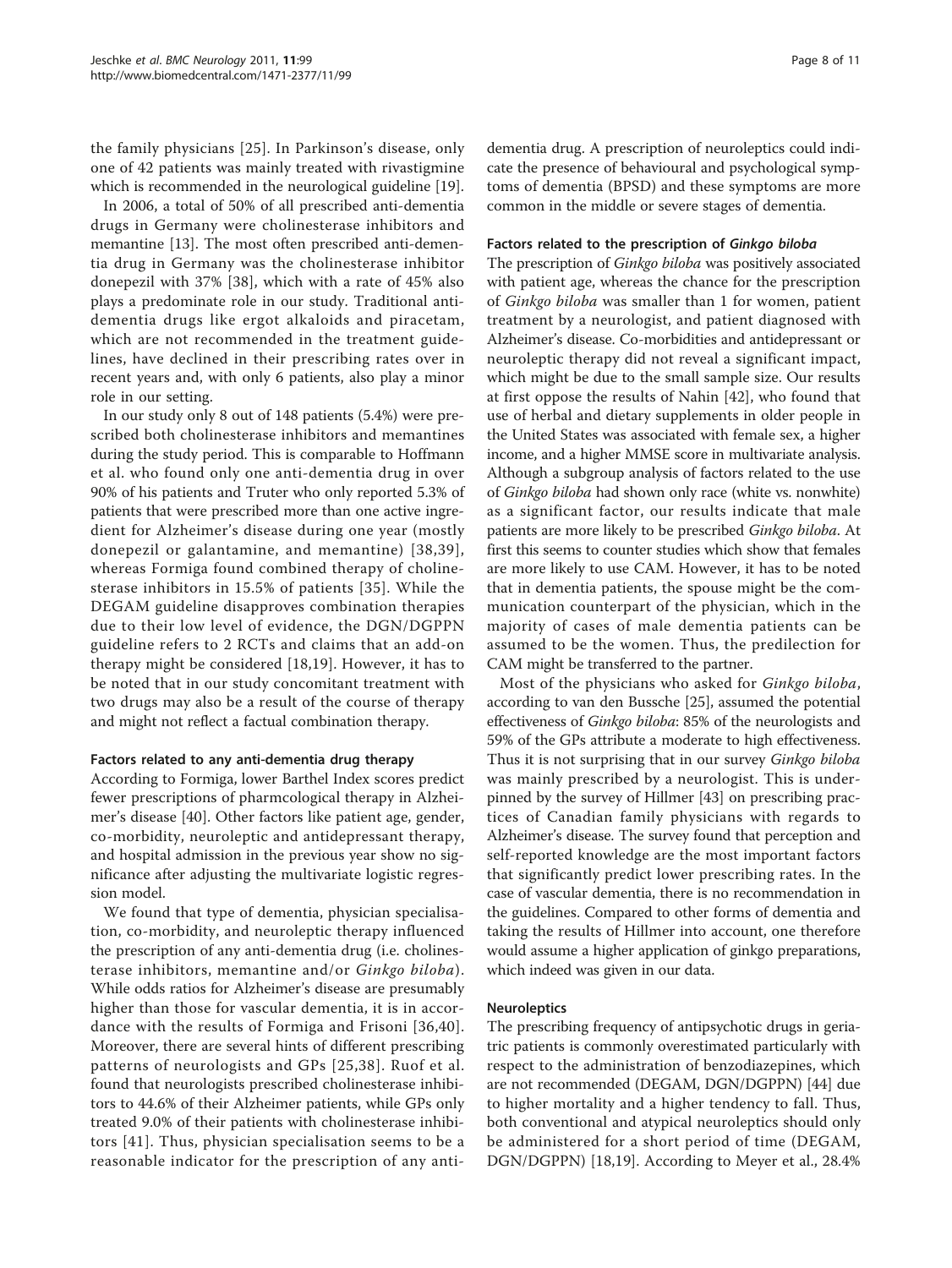of 2367 residents in 30 German nursing homes received neuroleptics and 23.6% were prescribed anxiolytic or hypnotic medication, mostly butyrophenone [[45](#page-10-0)]. These rates do not differ from the 56.4% antipsychotic drugs being prescribed to 888 residents in Munich nursing homes [[46\]](#page-10-0). Similar results were obtained from Mann et al. 2009 in Austria (antipsychotics 45.9%) [\[47](#page-10-0)], while the 31% reported in Italy was slightly lower [[36](#page-9-0)]. Our results of only 14% thus are comparably low and might be explained by the CAM-orientation of the physicians. However, it is striking that benzodiazepines were mainly prescribed by GPs, while there was no significant difference between GPs and neurologists in the administration of neuroleptics.

#### Concomitant use of anticholinergics and cholinesterase inhibitors

In recent years an intensive and still ongoing debate on the concomitant use of anticholinergics and cholinesterase inhibitors has emerged. It is assumed that anticholinergics may attenuate the effects of cholinesterase inhibitors. Other studies suggest that anticholinergics are prescribed to palliate side effects of cholinesterase inhibitors [[48](#page-10-0)]. Data from registers from Australia and the USA reveal a proportion of joint prescriptions between 20 and 47% [[49](#page-10-0)-[51\]](#page-10-0). Our sample is too low to draw concrete conclusions about the concomitant use of anticholinergics and cholinesterase inhibitors; however, with only one of 40 patients being prescribed this combined treatment, one may assume that CAM-oriented physicians might be more cautions in the concomitant use of anticholinergics and cholinesterase inhibitors.

## Limitations

The present study has several important limitations which should be taken into account when interpreting the results. Firstly, additional data on the dementia diagnoses are lacking, such as a functional evaluation with the Barthel Index or an evaluation of the cognitive status with the Mini Mental State Examination (MMSE). The lack of objective tests for dementia massively increases the possibility of misclassification bias with respect to dementia type and severity. The proportion of Alzheimer's disease on all types of dementia normally should be between 50% and 70%. This is not reflected in our study which only found a proportion of about 10%. One explanation might be that GPs mainly (57%) classified the dementia as "unspecific". Secondly, although physician prescribing data were subjected to an internal review, coding inaccuracies cannot be ruled out entirely. Thirdly, data on subsequent medication use in patients who switched physicians were unavailable. Finally our study only presents data from a very small percentage of CAM physicians in Germany. The participation of 22 out of a

possible 362 possible physicians does not support a broad generalisability of our findings nor does it allow carrying out detailed subgroup analyses. Thus, this analysis as such, should be viewed as a first insight into this field. In addition the present study also lacks a direct comparison group. Further research on this subject therefore would benefit from including a broader sample of CAM physicians as well as a stratified comparison group of conventional primary care physicians.

## Conclusions

The present study provides a systematic overview of everyday practice for treatment of dementia in primary care in physicians with a CAM focus. Both physicians and patients of our study are comparable to other studies, except for their CAM specification. We also found low prescribing rates of cholinesterase inhibitors and memantine, while Ginkgo biloba in contrast to the German guidelines was prescribed quite often. Comparing CAM-GPs and CAM neurologists, it is remarkable that GPs more often prescribe the not recommended butyrophenone, while neurologists mainly prescribe anti-dementia drugs. The administration of neuroleptics in both groups of physicians is comparable and considerably lower than in other studies. Further analysis regarding co-medication, co-morbidity, and the occurrence of critical combinations are of high interest to health services research.

#### Acknowledgements

The EvaMed Network was supported by grants from the Software AG Foundation, Wala Heilmittel GmbH, and Weleda AG. The sponsors had no influence on the design or implementation of the study, the collection, management, or analysis of data or the preparation, review, or approval of the manuscript. We would also like to thank Katie Renaud for editing the English version of this manuscript. Finally, we would like to express our special gratitude to all physicians participating in the EvaMed Network.

#### Author details

<sup>1</sup> Havelhoehe Research Institute, Kladower Damm 221, 14089 Berlin, Germany <sup>2</sup>Center for Integrative Medicine, University of Witten/Herdecke, Gerhard-Kienle-Weg 4, 58313 Herdecke, Germany. <sup>3</sup>German Center for Neurodegenerative Diseases (DZNE), Stockumer Str. 12, 58453 Witten, Germany. <sup>4</sup>Institute for General Practice and Family Medicine, University of Witten/Herdecke, Alfred-Herrhausen-Str. 50, 58448 Witten, Germany.

#### Authors' contributions

EJ participated in the design of the study, acquisition of data, performed the statistical analysis, and drafted the manuscript. TO made substantial contributions to the interpretation of data and statistical analysis. HCV helped with the interpretation of the data and drafting and critical revision of the manuscript. MT and FS helped with the drafting and critical revision of the manuscript. HM conceived of the study and participated in its design and coordination. All authors read and approved the final manuscript.

#### Competing interests

Dr. Vollmar was the first author of the DEGAM guideline for dementia. The other authors declare that they have no competing interests.

Received: 17 January 2011 Accepted: 8 August 2011 Published: 8 August 2011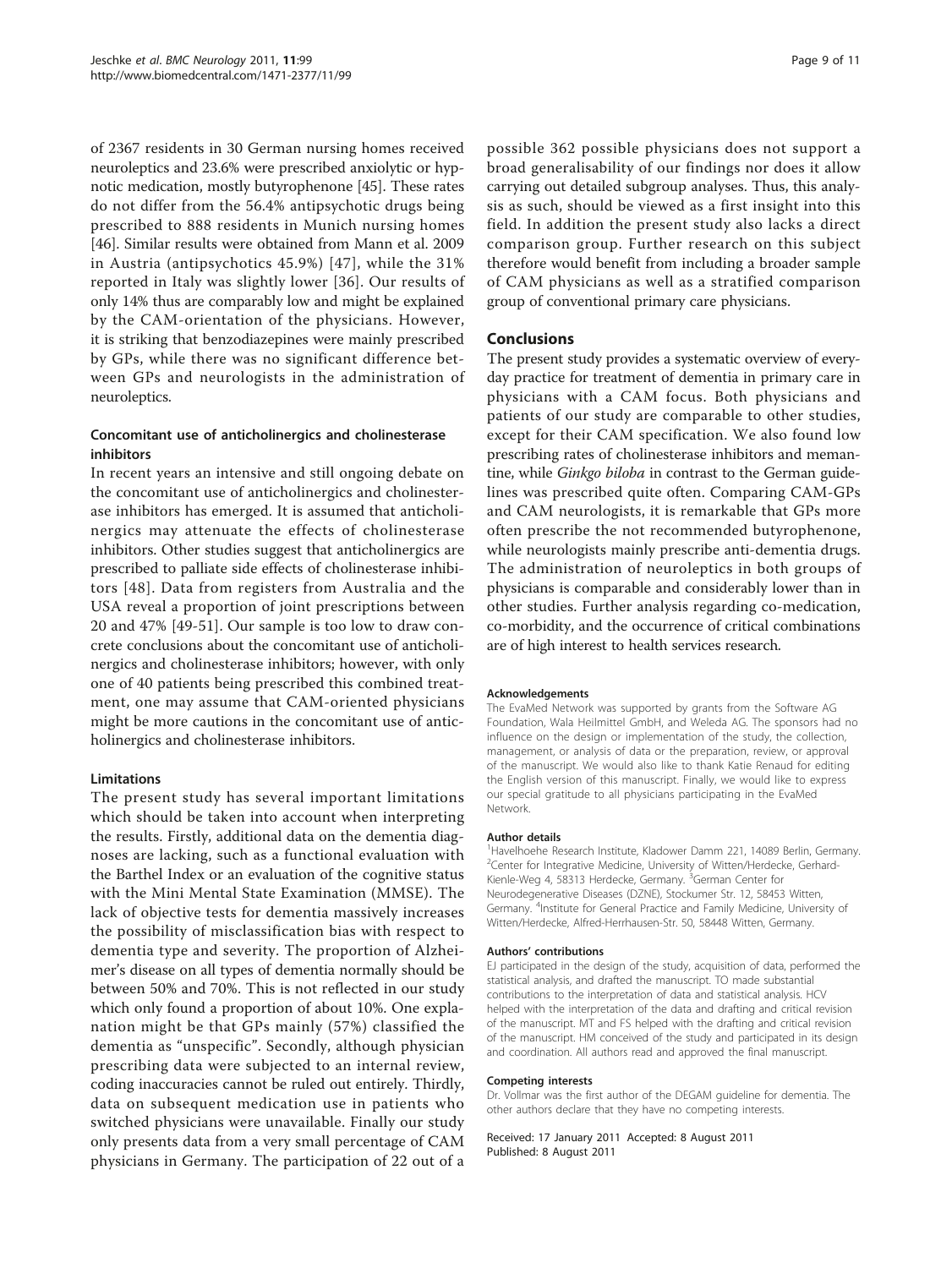#### <span id="page-9-0"></span>References

- 1. Ferri CP, Prince M, Brayne C, Brodaty H, Fratiglioni L, Ganguli M, Hall K, Hasegawa K, Hendrie H, Huang Y, et al: [Global prevalence of dementia: a](http://www.ncbi.nlm.nih.gov/pubmed/16360788?dopt=Abstract) [Delphi consensus study.](http://www.ncbi.nlm.nih.gov/pubmed/16360788?dopt=Abstract) Lancet 2005, 366:2112-2117.
- 2. Deutsche Alzheimer Gesellschaft e.V.: Die Epidemiologie der Demenz. [\[http://www.deutsche-alzheimer.de/fileadmin/alz/pdf/factsheets/](http://www.deutsche-alzheimer.de/fileadmin/alz/pdf/factsheets/FactSheet01.pdf) [FactSheet01.pdf\]](http://www.deutsche-alzheimer.de/fileadmin/alz/pdf/factsheets/FactSheet01.pdf).
- 3. Wimo A, Prince M: [World Alzheimer Report 2010: the global economic](http://www.ncbi.nlm.nih.gov/pubmed/21894330?dopt=Abstract) [impact of dementia.](http://www.ncbi.nlm.nih.gov/pubmed/21894330?dopt=Abstract) Alzheimer's Disease International. 2010 [[http://www.alz.](http://www.alz.org/documents/national/World_Alzheimer_Report_2010_Summary(1).pdf) [org/documents/national/World\\_Alzheimer\\_Report\\_2010\\_Summary\(1\).pdf\]](http://www.alz.org/documents/national/World_Alzheimer_Report_2010_Summary(1).pdf).
- 4. Krankheitskosten: Deutschland, Fachserie 12 Reihe 7.2. Statistisches Bundesamt: Gesundheit ; 2010 [\[http://www.gbe-bund.de/gbe10/owards.](http://www.gbe-bund.de/gbe10/owards.prc_show_pdf?p_id=13548&p_sprache=d&p_uid=&p_aid=&p_lfd_nr=1) [prc\\_show\\_pdf?p\\_id=13548&p\\_sprache=d&p\\_uid=&p\\_aid=&p\\_lfd\\_nr=1](http://www.gbe-bund.de/gbe10/owards.prc_show_pdf?p_id=13548&p_sprache=d&p_uid=&p_aid=&p_lfd_nr=1)].
- Birks J: Cholinesterase inhibitors for Alzheimer's disease. Cochrane Database Syst Rev 2006, CD005593.
- 6. McShane R, Areosa Sastre A, Minakaran N: Memantine for dementia. Cochrane Database Syst Rev 2006, CD003154.
- 7. Raina P, Santaguida P, Ismaila A, Patterson C, Cowan D, Levine M, Booker L, Oremus M: [Effectiveness of cholinesterase inhibitors and memantine for](http://www.ncbi.nlm.nih.gov/pubmed/18316756?dopt=Abstract) [treating dementia: evidence review for a clinical practice guideline.](http://www.ncbi.nlm.nih.gov/pubmed/18316756?dopt=Abstract) Ann Intern Med 2008, 148:379-397.
- 8. Kaduszkiewicz H, Hoffmann F: [Review: cholinesterase inhibitors and](http://www.ncbi.nlm.nih.gov/pubmed/18952962?dopt=Abstract) [memantine consistently but marginally improve symptoms of dementia.](http://www.ncbi.nlm.nih.gov/pubmed/18952962?dopt=Abstract) Evid Based Ment Health 2008, 11:113.
- 9. May BH, Lit M, Xue CC, Yang AW, Zhang AL, Owens MD, Head R, Cobiac L, Li CG, Hugel H, Story DF: [Herbal medicine for dementia: a systematic](http://www.ncbi.nlm.nih.gov/pubmed/19086008?dopt=Abstract) [review.](http://www.ncbi.nlm.nih.gov/pubmed/19086008?dopt=Abstract) Phytother Res 2009, 23:447-459.
- 10. McCarney R, Warner J, Fisher P, Van Haselen R: Homeopathy for dementia. Cochrane Database Syst Rev 2003, CD003803.
- 11. Li XJ, Zhang HY: [Potential anti-dementia agents in traditional Chinese](http://www.ncbi.nlm.nih.gov/pubmed/19634342?dopt=Abstract) [medicine.](http://www.ncbi.nlm.nih.gov/pubmed/19634342?dopt=Abstract) Nat Prod Commun 2009, 4:877-886.
- 12. Harms SL, Garrard J, Schwinghammer P, Eberly LE, Chang Y, Leppik IE: [Ginkgo biloba use in nursing home elderly with epilepsy or seizure](http://www.ncbi.nlm.nih.gov/pubmed/16499756?dopt=Abstract) [disorder.](http://www.ncbi.nlm.nih.gov/pubmed/16499756?dopt=Abstract) Epilepsia 2006, 47:323-329.
- 13. Schwabe U: [Antidementiva]. In Arzneiverordnungsreport 2007. Edited by: Schwabe U, Paffrath D. Heidelberg: Springer Medizin Verlag; 2008:313-316.
- 14. Birks J, Grimley Evans J: Ginkgo biloba for cognitive impairment and dementia. Cochrane Database Syst Rev 2007, CD003120.
- 15. Baurle P, Suter A, Wormstall H: [Safety and effectiveness of a traditional](http://www.ncbi.nlm.nih.gov/pubmed/19657199?dopt=Abstract) [ginkgo fresh plant extract - results from a clinical trial.](http://www.ncbi.nlm.nih.gov/pubmed/19657199?dopt=Abstract) Forsch Komplementmed 2009, 16:156-161.
- 16. Weinmann S, Roll S, Schwarzbach C, Vauth C, Willich SN: [Effects of Ginkgo](http://www.ncbi.nlm.nih.gov/pubmed/20236541?dopt=Abstract) [biloba in dementia: systematic review and meta-analysis.](http://www.ncbi.nlm.nih.gov/pubmed/20236541?dopt=Abstract) BMC Geriatr 2010, 10:14.
- 17. Ginkgohaltige Präparate bei Alzheimer Demenz. Final-Report. IQWIG 2008 [\[http://www.iqwig.de/download/A05-19B\\_Abschlussbericht\\_Ginkgohaltige\\_](http://www.iqwig.de/download/A05-19B_Abschlussbericht_Ginkgohaltige_Praeparate_bei_Alzheimer_Demenz.pdf) [Praeparate\\_bei\\_Alzheimer\\_Demenz.pdf\]](http://www.iqwig.de/download/A05-19B_Abschlussbericht_Ginkgohaltige_Praeparate_bei_Alzheimer_Demenz.pdf).
- 18. Vollmar HC, Mand P, Butzlaff ME: [\[Demenz DEGAM-Leitlinie Nr.12\].](http://www.ncbi.nlm.nih.gov/pubmed/21898910?dopt=Abstract) Düsseldorf: Deutsche Gesellschaft für Allgemeinmedizin und Familienmedizin (DEGAM) 2008 [\[http://leitlinien.degam.de/index.php?id=247\]](http://leitlinien.degam.de/index.php?id=247).
- 19. Psychotherapie und Nervenheilkunde: S3- Leitlinie Demenzen. Deutsche Gesellschaft für Neurologie und Deutsche Gesellschaft für Psychiatrie 2009 [\[http://www.dgn.org/images/stories/dgn/leitlinien/ll\\_demenz/ll-demenz](http://www.dgn.org/images/stories/dgn/leitlinien/ll_demenz/ll-demenz-lang-170210.pdf)[lang-170210.pdf](http://www.dgn.org/images/stories/dgn/leitlinien/ll_demenz/ll-demenz-lang-170210.pdf)].
- 20. Vollmar HC, Abholz HH, Egidi G, Wilm S: [\[Quo Vadis Dementia? Similarities](http://www.ncbi.nlm.nih.gov/pubmed/19349661?dopt=Abstract) [and Differences Between Specialist and Family Medicine Guideline\].](http://www.ncbi.nlm.nih.gov/pubmed/19349661?dopt=Abstract) Zeitschrift für Allgemeinmedizin 2010, 86:41-53.
- 21. Cabana MD, Rand CS, Powe NR, Wu AW, Wilson MH, Abboud PA, Rubin HR: Why don'[t physicians follow clinical practice guidelines? A framework](http://www.ncbi.nlm.nih.gov/pubmed/10535437?dopt=Abstract) [for improvement.](http://www.ncbi.nlm.nih.gov/pubmed/10535437?dopt=Abstract) JAMA 1999, 282:1458-1465.
- 22. Freeborn DK, Shye D, Mullooly JP, Eraker S, Romeo J: [Primary care](http://www.ncbi.nlm.nih.gov/pubmed/9346458?dopt=Abstract) physicians' [use of lumbar spine imaging tests: effects of guidelines and](http://www.ncbi.nlm.nih.gov/pubmed/9346458?dopt=Abstract) [practice pattern feedback.](http://www.ncbi.nlm.nih.gov/pubmed/9346458?dopt=Abstract) J Gen Intern Med 1997, 12:619-625.
- 23. Schers H, Wensing M, Huijsmans Z, van Tulder M, Grol R: [Implementation](http://www.ncbi.nlm.nih.gov/pubmed/11474367?dopt=Abstract) [barriers for general practice guidelines on low back pain a qualitative](http://www.ncbi.nlm.nih.gov/pubmed/11474367?dopt=Abstract) [study.](http://www.ncbi.nlm.nih.gov/pubmed/11474367?dopt=Abstract) Spine 2001, 26:E348-353.
- 24. Espeland A, Baerheim A: [Factors affecting general practitioners](http://www.ncbi.nlm.nih.gov/pubmed/12659640?dopt=Abstract)' decisions [about plain radiography for back pain: implications for classification of](http://www.ncbi.nlm.nih.gov/pubmed/12659640?dopt=Abstract) guideline barriers–[a qualitative study.](http://www.ncbi.nlm.nih.gov/pubmed/12659640?dopt=Abstract) BMC Health Serv Res 2003, 3:8.
- 25. van den Bussche H, Kaduszkiewicz H: [Prescription patterns and effectiveness perception of anti-dementia drugs - A comparison

between General Practitioners, Neurologists and Psychiatrists]. Nervenheilkunde 2005, 485-492.

- 26. Matthes H, Tabali M, Jeschke E: Ein Pharmakovigilanzsystem für Arzneimittel der besonderen Therapierichtungen. EHK 2008, 34-39.
- 27. Jeschke E, Ostermann T, Lüke C, Tabali M, Kröz M, Bockelbrink A, Witt MC, Willich SN, Matthes H: [Remedies Containing Asteraceae Extracts: A](http://www.ncbi.nlm.nih.gov/pubmed/19591533?dopt=Abstract) [Prospective Observational Study of Prescribing Patterns and Adverse](http://www.ncbi.nlm.nih.gov/pubmed/19591533?dopt=Abstract) [Drug Reactions in German Primary Care.](http://www.ncbi.nlm.nih.gov/pubmed/19591533?dopt=Abstract) Drug Saf 2009, 32:1-16.
- Jeschke E, Ostermann T, Tabali M, Bockelbrink A, Witt CM, Willich SN, Matthes H: [Diagnostic profiles and prescribing patterns in everyday](http://www.ncbi.nlm.nih.gov/pubmed/19887811?dopt=Abstract) anthroposophic medical practice–[a prospective multi-centre study.](http://www.ncbi.nlm.nih.gov/pubmed/19887811?dopt=Abstract) Forsch Komplementmed 2009, 16(5):325-333.
- 29. Arbeitsgruppe Erhebung und Nutzung von Sekundärdaten der Deutschen Gesellschaft für Sozialmedizin und Prävention, Arbeitsgruppe Epidemiologische Methoden der Deutschen Gesellschaft für Epidemiologie, Deutschen Gesellschaft für Medizinische Informatik, Biometrie und Epidemiologie, Deutschen Gesellschaft für Sozialmedizin und Prävention.: [\[Good practice of secondary data analysis, first revision\].](http://www.ncbi.nlm.nih.gov/pubmed/18273764?dopt=Abstract) Gesundheitswesen 2008, 70:54-60.
- 30. Jeschke E, Schad F, Pissarek J, Matthes B, Albrecht U, Matthes H: [QuaDoSta ein frei konfigurierbares System zur Unterstützung multizentrischer Datenerhebungen in medizinischer Versorgung und Forschung]. GMS Med Inform Biom Epidemiol 2007, 3:Doc10.
- 31. Kassenärztliche Bundesvereinigung: Grunddaten zur vertragsärztlichen Versorgung. 2008. [<http://www.kbv.de/publikationen/2394.html>].
- 32. Olsson J, Bergman A, Carlsten A, Oke T, Bernsten C, Schmidt IK, Fastbom J: [Quality of drug prescribing in elderly people in nursing homes and](http://www.ncbi.nlm.nih.gov/pubmed/20384385?dopt=Abstract) [special care units for dementia: a cross-sectional computerized](http://www.ncbi.nlm.nih.gov/pubmed/20384385?dopt=Abstract) [pharmacy register analysis.](http://www.ncbi.nlm.nih.gov/pubmed/20384385?dopt=Abstract) Clin Drug Investig 2010, 30:289-300.
- 33. Koller D, Eisele M, Kaduszkiewicz H, Schon G, Steinmann S, Wiese B, Glaeske G, van den Bussche H: [Ambulatory health services utilization in](http://www.ncbi.nlm.nih.gov/pubmed/21083894?dopt=Abstract) [patients with dementia - Is there an urban-rural difference?](http://www.ncbi.nlm.nih.gov/pubmed/21083894?dopt=Abstract) Int J Health Geogr 2010, 9:59.
- 34. [Die Demenzerkrankung psychologische und medizinische Aspekte]. Landesverband der Alzheimer-Gesellschaften Nordrhein-Westfalen e.V. [\[http://](http://www.alzheimer-nrw.de/files/downloads/%DCbersicht%20Demenz.pdf) [www.alzheimer-nrw.de/files/downloads/%DCbersicht%20Demenz.pdf\]](http://www.alzheimer-nrw.de/files/downloads/%DCbersicht%20Demenz.pdf).
- 35. Formiga F, Fort I, Robles MJ, Riu S, Sabartes O, Barranco E, Catena J: [Comorbidity and clinical features in elderly patients with dementia:](http://www.ncbi.nlm.nih.gov/pubmed/19390748?dopt=Abstract) [differences according to dementia severity.](http://www.ncbi.nlm.nih.gov/pubmed/19390748?dopt=Abstract) J Nutr Health Aging 2009, 13:423-427.
- 36. Frisoni GB, Canu E, Geroldi C, Brignoli B, Anglani L, Galluzzi S, Zacchi V, Zanetti O: [Prescription patterns and efficacy of drugs for patients with](http://www.ncbi.nlm.nih.gov/pubmed/18007112?dopt=Abstract) [dementia: physicians](http://www.ncbi.nlm.nih.gov/pubmed/18007112?dopt=Abstract)' perspective in Italy. Aging Clin Exp Res 2007, 19:349-355.
- 37. Stoppe G, Pirk O, Haupt M: [\[Treatment of Alzheimer](http://www.ncbi.nlm.nih.gov/pubmed/19591533?dopt=Abstract)'s disease utilising the [best available evidence-based medicine](http://www.ncbi.nlm.nih.gov/pubmed/19591533?dopt=Abstract) – utopia?]. Gesundheitswesen 2005, 67:20-26.
- 38. Hoffmann F, van den Bussche H, Glaeske G, Kaduszkiewicz H: [Eight-year](http://www.ncbi.nlm.nih.gov/pubmed/19934763?dopt=Abstract) [prescription trends of memantine and cholinesterase inhibitors among](http://www.ncbi.nlm.nih.gov/pubmed/19934763?dopt=Abstract) [persons 65 years and older in Germany.](http://www.ncbi.nlm.nih.gov/pubmed/19934763?dopt=Abstract) Int Clin Psychopharmacol 2010, 25:29-36.
- 39. Truter I: [Prescribing of drugs for Alzheimer](http://www.ncbi.nlm.nih.gov/pubmed/20067653?dopt=Abstract)'s disease: a South African [database analysis.](http://www.ncbi.nlm.nih.gov/pubmed/20067653?dopt=Abstract) Int Psychogeriatr 2010, 22:264-269.
- 40. Formiga F, Fort I, Robles MJ, Rodriguez D, Regalado P: [Lower barthel index](http://www.ncbi.nlm.nih.gov/pubmed/20332637?dopt=Abstract) [scores predict less prescription of pharmacological therapy in elderly](http://www.ncbi.nlm.nih.gov/pubmed/20332637?dopt=Abstract) [patients with Alzheimer disease.](http://www.ncbi.nlm.nih.gov/pubmed/20332637?dopt=Abstract) Dement Geriatr Cogn Disord 2010, 29:198-203.
- 41. Ruof J, Mittendorf T, Pirk O, von der Schulenburg JM: [Diffusion of](http://www.ncbi.nlm.nih.gov/pubmed/11879945?dopt=Abstract) [innovations: treatment of Alzheimer](http://www.ncbi.nlm.nih.gov/pubmed/11879945?dopt=Abstract)'s disease in Germany. Health Policy 2002, 60:59-66.
- 42. Nahin RL, Fitzpatrick AL, Williamson JD, Burke GL, Dekosky ST, Furberg C: [Use of herbal medicine and other dietary supplements in community](http://www.ncbi.nlm.nih.gov/pubmed/17087700?dopt=Abstract)[dwelling older people: Baseline data from the ginkgo evaluation of](http://www.ncbi.nlm.nih.gov/pubmed/17087700?dopt=Abstract) [memory study.](http://www.ncbi.nlm.nih.gov/pubmed/17087700?dopt=Abstract) J Am Geriatr Soc 2006, 54:1725-1735.
- 43. Hillmer M, Krahn M, Pariser P, Naglie G: [Prescribing patterns for Alzheimer](http://www.ncbi.nlm.nih.gov/pubmed/16926965?dopt=Abstract) [disease: survey of Canadian family physicians.](http://www.ncbi.nlm.nih.gov/pubmed/16926965?dopt=Abstract) Can Fam Physician 2006, 52:208-209.
- 44. Windfuhr K, Turnbull P, While D, Swinson N, Mehta H, Hadfield K, Hiroeh U, Watkinson H, Dixon C, Flynn S, et al: [The incidence and associated risk](http://www.ncbi.nlm.nih.gov/pubmed/20952453?dopt=Abstract) [factors for sudden unexplained death in psychiatric in-patients in](http://www.ncbi.nlm.nih.gov/pubmed/20952453?dopt=Abstract) [England and Wales.](http://www.ncbi.nlm.nih.gov/pubmed/20952453?dopt=Abstract) J Psychopharmacol 2010.